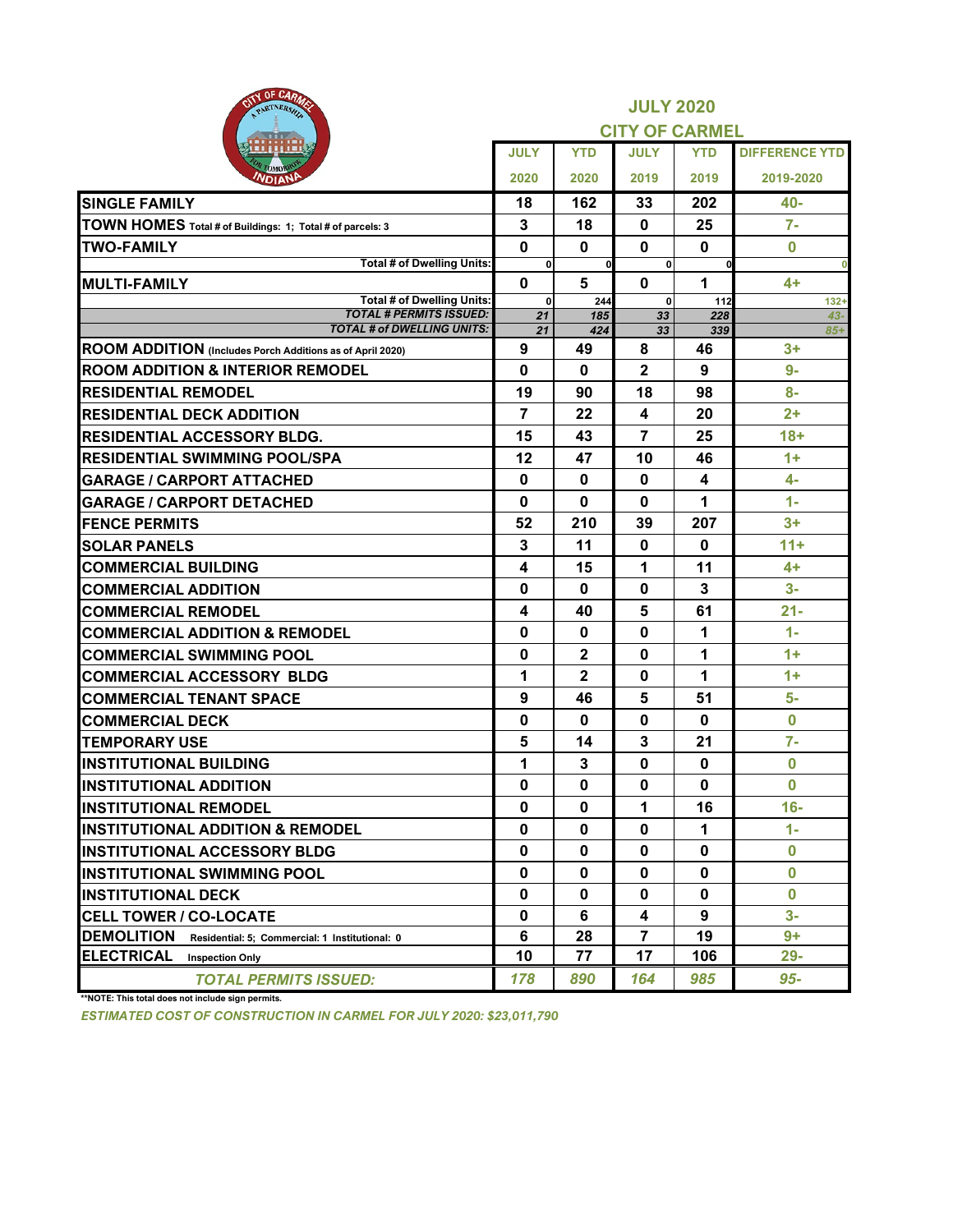

# **D.O.C.S. BUILDING PERMIT ACTIVITY JULY 2020**

*COMMERCIAL, INSTITUTIONAL, & MULTI-FAMILY - NEW STRUCTURES, ACCESSORY BUILDINGS, ADDITIONS, TENANT FINISHES, REMODELS, POOLS, DECKS (Institutional includes churches, schools & public libraries)*

#### *Type of Construction Total Permits Issued*

## **PERMITS ISSUED**

#### **COMMERCIAL TENANT FINISH / REMODEL:…………..…….……...…….........................................................10**

- *● Parkwood 6, 600 E. 96th St.*
- *● Needler's Fresh Market, 4755 E. 126th St.*
- *● West Clay Orthodontics, 2149 Glebe St.*
- *● Competitive Greatness, 9801 Mayflower Park Dr.*
- *● Lovesac, 14300 Clay Terrace Blvd. #130*
- *● Lily+Sparrow, 724 S. Rangeline Rd.*
- *● Northwestern Mutual, 600 E. 96th St.*
- *● Riser Retail Group, 272 Medical Dr.*
- *● Lennar, 11555 N. Meridian St. #400*
- *● CVS Pharmacy, 1421 S. Rangeline Rd.*

## **COMMERCIAL CERTIFICATES OF OCCUPANCY ISSUED**

### **COMMERCIAL NEW STRUCTURE:…………..……………..…….………………………........................................2**

- *● Home 2 Suites, 12845 Old Meridian St.*
- *● Martin Marietta Office, 9825 Gray Rd.*

### **COMMERCIAL TENANT FINISH / REMODEL:……………..…….………………………........................................5**

- *● Veteran's Garage Trash Room, 580 Veterans Way*
- *● Kits & Kaboodle, 723 Hanover Place*
- *● Java House, 145 W. Elm St. #100*
- *● Cleanslate, 645 W. Carmel Dr. #140*
- *● Forever Gallery, 858 S. Rangeline Rd.*

### **D.O.C.S. BUILDING & SIGN ACTIVITY BY YEAR**

|                                              | <b>JULY 2020</b> | <b>JULY 2019</b> | <b>JULY 2018</b> | <b>JULY 2017</b> | <b>JULY 2016</b> |
|----------------------------------------------|------------------|------------------|------------------|------------------|------------------|
| <b>TOTAL BUILDING PERMITS ISSUED:</b>        | 178              | 164              | 174              | 126              | 111              |
| <b>TOTAL FENCE PERMITS ISSUED:</b>           | 52               | 39               | 31               | 16               | --               |
| <b>TOTAL SIGN PERMITS:</b>                   | 32               | 21               | 29               | 23               | 32               |
| <b>TOTAL PUBLIC EVENT BANNERS:</b>           | 4                | 8                |                  | 10               | 23               |
| <b>BUILDING INSPECTIONS PERFORMED:</b>       | 531              | 555              | 680              | 550              | 593              |
| <b>BUILDING PLAN REVIEWS:</b>                | 175              | 117              | 141              | 112              | 116              |
| <b>PUBLIC REQUEST FOR INFORMATION (RFI):</b> | 58               | 41               | 44               | 31               | 35               |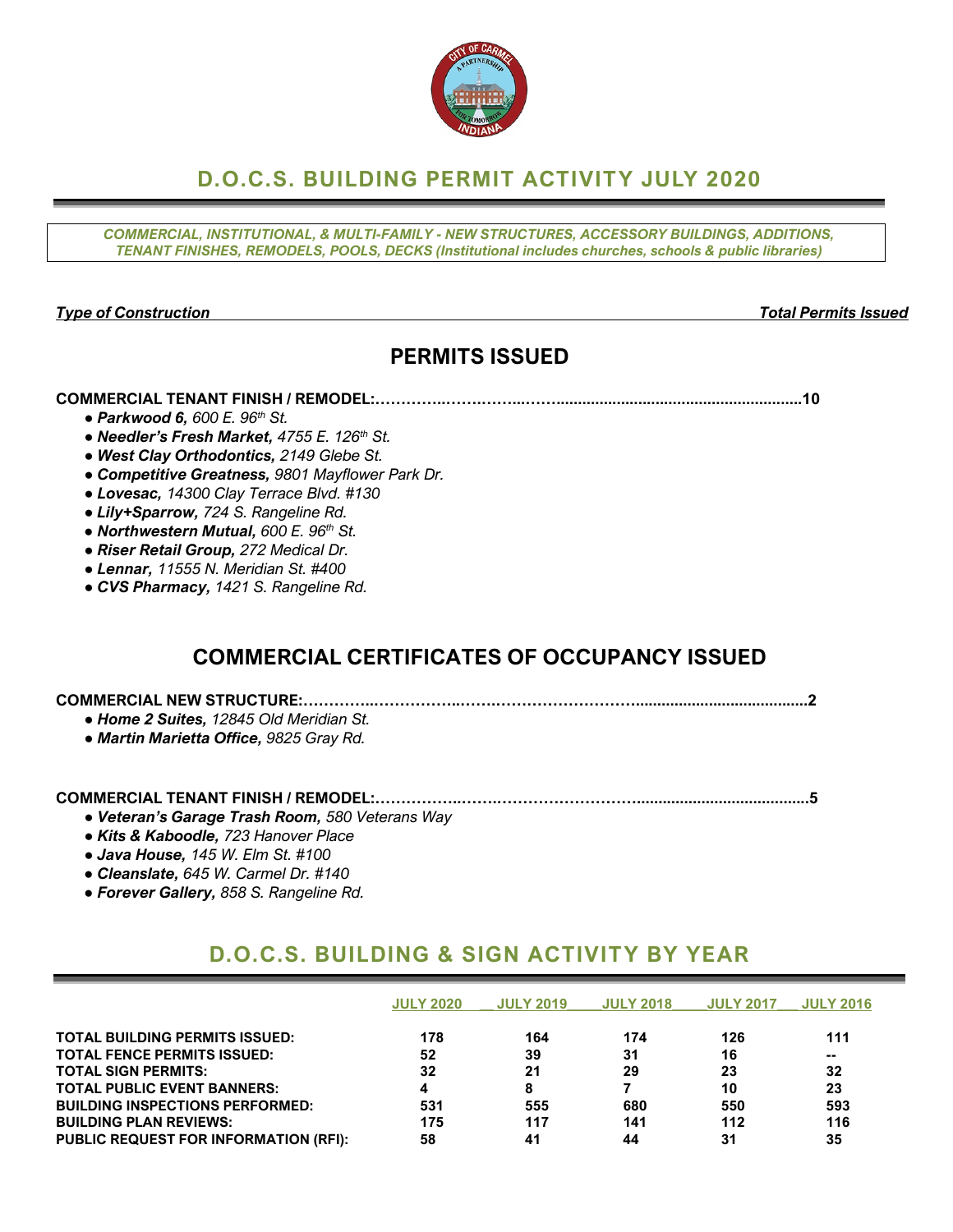# **D.O.C.S. CODE ENFORCEMENT ACTIVITY JULY 2020**

#### *CODE ENFORCEMENT TASK REPORT SUMMARY FOR JULY 2020*

| <b>COMPLAINTS RECEIVED</b><br><b>EMAIL</b><br>"MY CARMEL" APP<br><b>PHONE</b><br><b>REFERRAL</b><br><b>STAFF</b><br><b>WALK-IN</b> | <b>TOTAL:</b><br>8<br>19<br>18<br>106<br>2 | <b>INSPECTION STATISTICS</b><br><b>NEW CASES</b><br>INITIAL INSPECTIONS<br>ABATEMENT<br>INITIAL VIOLATION NOTICE<br><b>RE-INSPECTIONS</b><br><b>CLOSED CASES</b> | <b>TOTAL:</b><br>154<br>141<br>2<br>84<br>342<br>124 |               |  |
|------------------------------------------------------------------------------------------------------------------------------------|--------------------------------------------|------------------------------------------------------------------------------------------------------------------------------------------------------------------|------------------------------------------------------|---------------|--|
| <b>INSPECTIONS BY AREA</b>                                                                                                         | <b>WEST</b>                                | <b>CENTRAL</b>                                                                                                                                                   | <b>EAST</b>                                          | <b>TOTAL:</b> |  |
| <b>NEW CASES</b>                                                                                                                   | 25                                         | 80                                                                                                                                                               | 49                                                   | 154           |  |
| <b>INITIAL INSPECTIONS</b>                                                                                                         | 19                                         | 76                                                                                                                                                               | 46                                                   | 141           |  |
| <b>RE-INSPECTIONS</b>                                                                                                              | 37                                         | 133                                                                                                                                                              | 172                                                  | 342           |  |
| CLOSED CASES                                                                                                                       | 16                                         | 71                                                                                                                                                               | 37                                                   | 124           |  |

*CODE ENFORCEMENT MONTHLY REPORT FOR JULY 2020*

| <b>TYPE OF COMPLAINT/VIOLATION</b> | <b>NEW CASES</b> | <b>TYPE OF COMPLAINT/VIOLATION</b> | <b>NEW CASES</b> |
|------------------------------------|------------------|------------------------------------|------------------|
| <b>BUILDING CODE VIOLATIONS</b>    | 5                | <b>PROPERTY MAINTENANCE</b>        | 8                |
| <b>COMMERCIAL VEHICLE</b>          | 3                | RECREATIONAL VEHICLE               | 6                |
| <b>DUMPSTER</b>                    | 5                | RIGHT-OF-WAY OBSTRUCTION           | 8                |
| <b>FARM ANIMALS</b>                | 0                | <b>SIDEWALK</b>                    | 0                |
| <b>FENCE VIOLATION</b>             | 2                | <b>SIGNS</b>                       | 119              |
| <b>GRASS OR WEEDS</b>              | 44               | <b>TRASH/DEBRIS</b>                | 35               |
| <b>HOME OCCUPATION</b>             | 2                | UNSAFE BUILDING                    | 2                |
| NOISE REGULATIONS                  | 0                | <b>JUNK VEHICLE</b>                |                  |
| OPEN AND ABANDONED                 | $\Omega$         | <b>ZONING USE VIOLATIONS</b>       | 0                |
| <b>OUTDOOR STORAGE</b>             | 19               | SNOW AND ICE REMOVAL               | 0                |
| PARKING IN LAWN/GREENBELT          | 19               | <b>OTHER</b>                       | 11               |
|                                    |                  | TOTAL                              | 295              |

*FORECLOSURE MONITORING SUMMARY FOR JULY 2020*

|                               | <b>COMPLAINTS RECEIVED</b> |                | <b>TOTAL:</b> |             |               |  |
|-------------------------------|----------------------------|----------------|---------------|-------------|---------------|--|
|                               | <b>NEW CASES</b>           |                | 3             |             |               |  |
|                               | <b>INITIAL INSPECTIONS</b> |                |               |             |               |  |
|                               | ABATEMENT                  |                | 0             |             |               |  |
|                               | INITIAL VIOLATION NOTICE   |                | 0             |             |               |  |
|                               | <b>RE-INSPECTIONS</b>      |                | 12            |             |               |  |
|                               | <b>CLOSED CASES</b>        |                | 2             |             |               |  |
|                               |                            |                |               |             |               |  |
| <b>FORECLOSURE STATISTICS</b> | <b>WEST</b>                | <b>CENTRAL</b> |               | <b>EAST</b> | <b>TOTAL:</b> |  |
| <b>NEW CASES</b>              |                            |                |               | 2           | 3             |  |
| <b>INITIAL INSPECTIONS</b>    |                            |                |               |             |               |  |

RE-INSPECTIONS 1 6 5 12 CLOSED CASES 0 1 1 2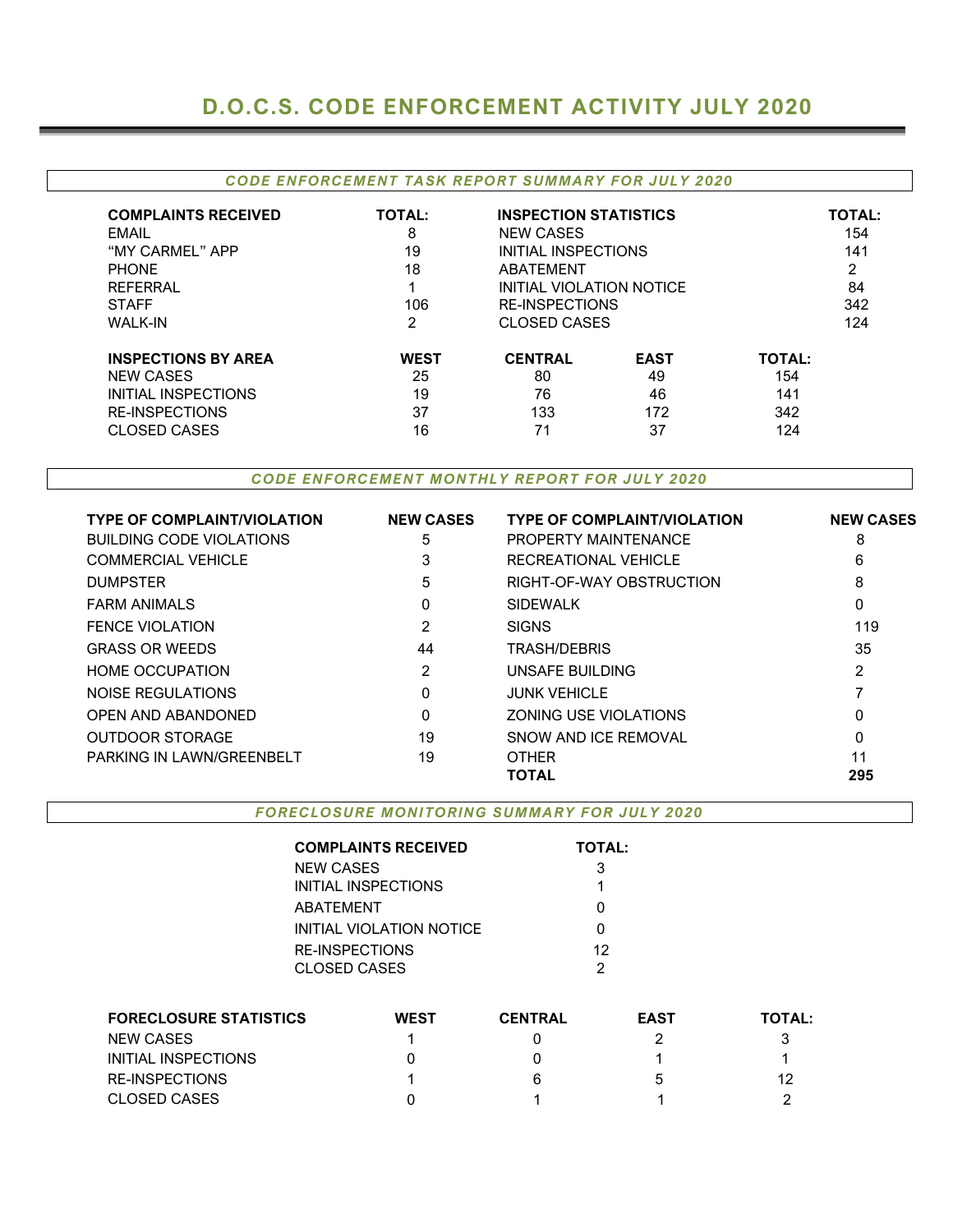### **DEPARTMENT OF COMMUNITY SERVICES INCOME REPORT JULY 1-31, 2020**



| <b>TRANSACTION TYPE:</b>                                                     | <b>TRANSACTIONS:</b> |         | <b>AMOUNT:</b>                       |
|------------------------------------------------------------------------------|----------------------|---------|--------------------------------------|
| BUILDING PERMITS: [Includes the fee for full Certificate of Occupancy (C/O)] | 129                  | \$      | 103,625.69                           |
| <b>DEMOLITION PERMITS:</b>                                                   | 8                    | \$      | 1.472.00                             |
| <b>LATE FEES:</b>                                                            | 0                    | \$      |                                      |
| RE-INSPECTION, ADDITIONAL INSPECTION, AND/OR TEMPORARY C/O:                  | 28                   | \$      | 3.575.00                             |
| PLAN AMENDMENT: (Commercial / Institutional)                                 | 0                    | \$      |                                      |
| <b>PLAN AMENDMENT: (Residential)</b>                                         | 5                    | \$      | 912.00                               |
| <b>SPECIAL EVENT PERMITS:</b>                                                | 0                    | \$      |                                      |
| TEMPORARY USE PERMITS/EXTENSIONS:                                            | $\overline{2}$       | \$      | 724.00                               |
| <b>APPEALS:</b>                                                              | 1                    | \$      | 179.00                               |
| <b>FENCE PERMITS:</b>                                                        | 46                   | \$      | 2,539.00                             |
| FENCE LIABILITY WAIVER: (Paid to Hamilton County)                            | 37                   | \$      | 1,092.00                             |
| <b>ABATEMENT:</b>                                                            | $\Omega$             | \$      |                                      |
| <b>ADLS:</b>                                                                 | $\mathbf{0}$         | \$      |                                      |
| <b>ADLS AMENDMENT:</b>                                                       | 0                    | \$      | $\qquad \qquad \blacksquare$         |
| <b>COMMITMENT AMENDMENT:</b>                                                 | $\mathbf{0}$         | \$      | ٠                                    |
| <b>DEVELOPMENT PLAN:</b>                                                     | 0                    | \$      | ٠                                    |
| <b>DEVELOPMENT PLAN AMENDMENT:</b>                                           | 0                    | \$      | -                                    |
| <b>HPR REVIEW:</b>                                                           | 0                    | \$      | $\overline{\phantom{a}}$             |
| <b>ORDINANCE AMENDMENT:</b>                                                  | 0                    | \$      | $\overline{\phantom{a}}$             |
| <b>PLAT VACATE:</b>                                                          | 0                    | \$      | $\overline{\phantom{0}}$             |
| <b>PRIMARY PLAT:</b>                                                         | 0                    | \$      | $\qquad \qquad \blacksquare$         |
| <b>PRIMARY PLAT AMENDMENT:</b>                                               | 0                    | \$      |                                      |
| <b>PUD ORDINANCES:</b>                                                       | 1                    | \$      | 11,825.50                            |
| <b>REZONE:</b>                                                               | 0                    | \$      |                                      |
| <b>ADDITIONAL WAIVER:</b>                                                    | $\mathbf{0}$         | \$      |                                      |
| <b>SDR SITE PLAN REVIEW:</b>                                                 | 0                    | \$      |                                      |
| <b>SECONDARY PLAT/REPLAT:</b>                                                | 3                    | \$      | 13,306.00                            |
| <b>SUBDIVISION WAIVER:</b>                                                   | $\overline{0}$       | \$      | ٠                                    |
| <b>MISC. ZONING WAIVER:</b>                                                  | 0                    | \$      |                                      |
| <b>TAC ONLY:</b>                                                             | 0                    | \$      |                                      |
| <b>DEVELOPMENT STANDARDS VARIANCE:</b>                                       | 0                    | \$      | $\overline{\phantom{a}}$             |
| <b>HEARING OFFICER REVIEW:</b>                                               | 6                    | \$      | $\overline{\phantom{0}}$<br>1,478.00 |
|                                                                              |                      |         |                                      |
| <b>SPECIAL EXCEPTION VARIANCE:</b>                                           | 1                    | \$      | 104.00                               |
| <b>SPECIAL USES: (Includes Special Use Amendments)</b>                       | 0                    | \$<br>ፍ | $\overline{\phantom{0}}$             |
| <b>USE VARIANCE:</b>                                                         | 0                    | Ψ       |                                      |
| <b>SIGN PERMITS:</b>                                                         | 22                   | \$      | 5,864.94                             |
| <b>ZONING DETAILS/LETTER:</b>                                                | 0                    | \$      |                                      |
| PARK & RECREATION IMPACT FEE (PRIF):                                         | 20                   | \$      | 68,990.00                            |
| <b>TOTALS:</b>                                                               |                      |         |                                      |
| <b>GENERAL FUND #101:</b>                                                    |                      | \$      | 146,697.13                           |
| PRIF ACCOUNT #106:                                                           |                      | \$      | 68,990.00                            |
| <b>UTILITY FEES: (Sewer/Water permits)</b>                                   |                      | \$      | 95,060.00                            |
| <b>TOTAL DEPOSIT:</b>                                                        |                      | \$      | 310,747.13                           |
| Last Month's General Fund Deposit:                                           |                      | \$      | 184,909.74                           |
| <b>Last Month's Total Deposit:</b>                                           |                      | \$      | 364,662.74                           |

**NOTE: Receipts were deposited for 23 business days this month.**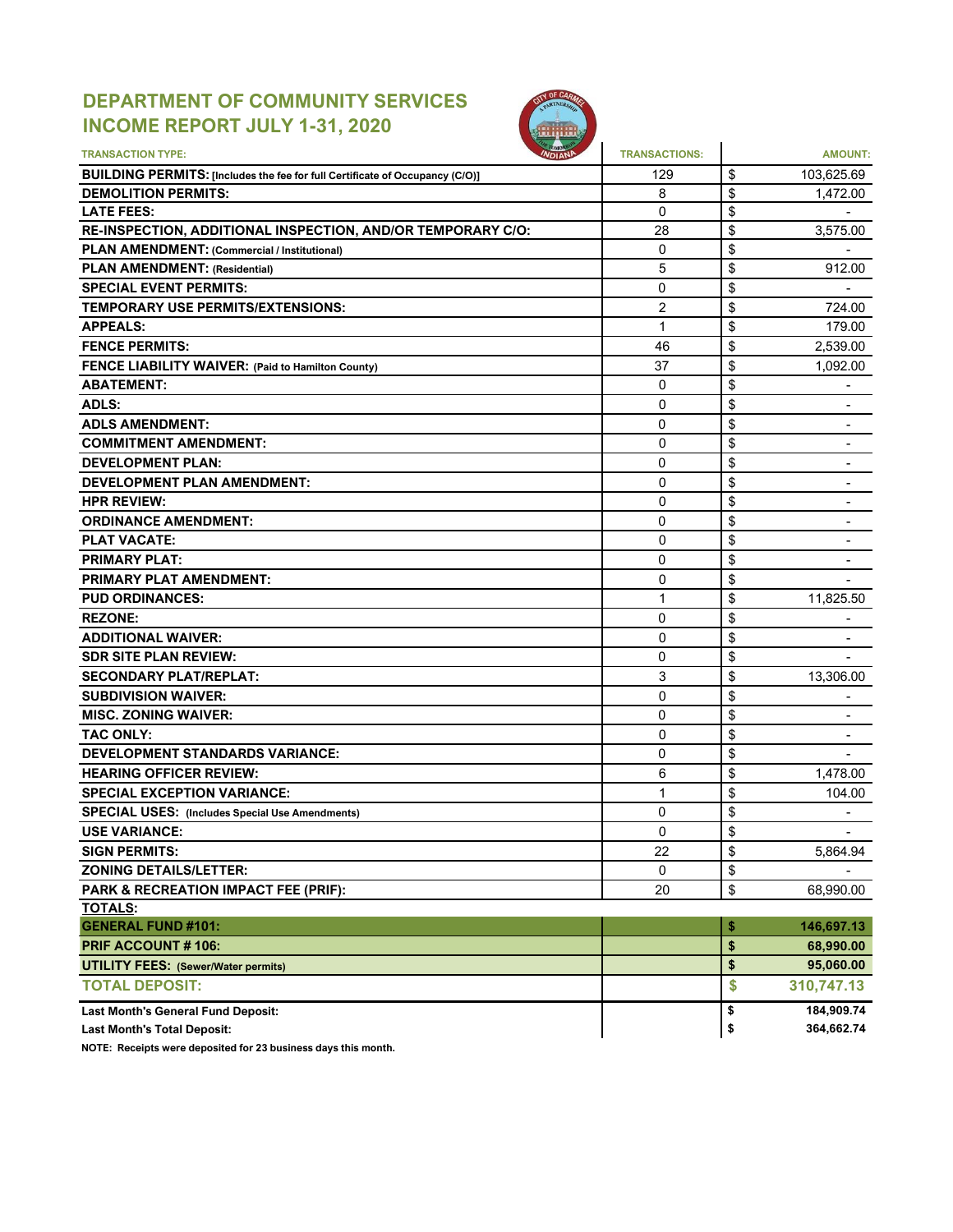**Page 1**

### Date: 8/11/2020

| <b>Issue</b> | <b>Status</b> | Permit NO    | Lot | Subdivision                | Property Address                       | Permit Type Description          | Estimated    | Sq Ft | <b>Contact Name</b>                             | <b>Contact Address</b>            | Contact City, State Zip | Property Owner (as listed per applicant)  | Owner Address                      | Owner City, State Zip  |
|--------------|---------------|--------------|-----|----------------------------|----------------------------------------|----------------------------------|--------------|-------|-------------------------------------------------|-----------------------------------|-------------------------|-------------------------------------------|------------------------------------|------------------------|
| Date         |               |              |     |                            |                                        |                                  | Cost of      |       |                                                 |                                   |                         |                                           |                                    |                        |
|              |               |              |     |                            |                                        |                                  | Constructio  |       |                                                 |                                   |                         |                                           |                                    |                        |
| 7/1/2020     | <b>ISSUED</b> | B-2020-00313 | 294 | JACKSONS GRANT ON WILLIAMS | 1157 WESTVALE DR, CAR, IN, 46032       | RES - POOL                       | \$60,000.00  |       | 200.00 Mud Slingers Pool & Patio                | 5575 Elmwood Ave Ste D            | Indianapolis, IN 46203  | Mark & Tabitha Meier                      | 1157 Westvale DR                   | Carmel, IN 46032       |
|              |               |              |     | <b>CREEK</b>               |                                        |                                  |              |       |                                                 |                                   |                         |                                           |                                    |                        |
|              | ISSUED        | F-2020-00075 |     | ASHBROOKE                  | 10505 Trebah Cir                       | <b>FENCE - NEW</b>               |              |       |                                                 |                                   |                         | Wittlief, Matthew                         | 10505 Trebah Circle                | Carmel, IN 46032       |
|              | <b>SSUED</b>  | F-2020-00111 |     | WOODLAND SPRINGS           | 3518 TIMBER SPRINGS CT, CARMEL, 46033  | <b>FENCE - NEW</b>               |              |       | Caleb Coburn                                    | 3518 Timber Springs Ct            | Carmel, IN 46033        | Caleb Coburn & Stephanie Targgart         | 3518 Timber Springs Ct             | Carmel, IN 46033       |
|              | ISSUED        | B-2020-00428 |     | BROOKSHIRE                 | 4550 BUCKINGHAM CT, CARMEL, 46033      | <b>RES - REMODEI</b>             | \$200,000.00 |       | 5,416.00 Steven A. Wilson, Inc.                 | PO Box 649                        | Carmel, IN 46082        | Shae Wilson                               | PO Box 649                         | Carmel, IN 46082       |
|              | SSUED         | B-2020-00444 | N/A |                            | 14417 GRAY RD, CAR, 46033              | RES - POOL                       | \$35,000.00  |       | 93.00 Pyatt Builders                            | 168 W. Carmel Dr.                 | Carmel, IN 46032        | Todd Pyatt                                | 168 W. Carmel Dr.                  | Carmel, IN 46032       |
|              | ISSUED        | F-2020-00120 |     | WOODLAND SPRINGS           | 11526 LAKESHORE DR W, CARMEL, 46033    | <b>FENCE - NEW</b>               |              |       | Jordan Williams                                 | 11526 W Lakeshore Dr              | Carmel, IN 46033        | Jordan Williams                           | 11526 W Lakeshore Dr               | Carmel, IN 46033       |
|              | ISSUED        | B-2020-00485 |     | COOL CREEK NORTH           | 592 IRONWOOD DR N, CARMEL, 46033       | <b>RES - REMODEL</b>             | \$173.00     |       | 25,000.00 Earl M (Roe) Cochran/ Hammersmith Inc | 225 Shoshone Dr.                  | Carmel, IN 46032        | Bill & Donna Wiggam                       | 592 Ironwood Dr. N                 | Carmel, IN 46032       |
|              | ISSUED        | B-2020-00512 |     |                            | 2589 LANDSBOROUGH LN, CARMEL, 46032    | RES - POOL                       | \$104,500.0  |       | 822.00 Barton Pool Company LLC/Jeff Barton      | 6849 Hawthorn Park Drive          | Indianapolis, IN 46220  | Dan Muchlenbein                           | 2589 Landsborough Lane             | Carmel, IN 46032       |
|              | ISSUED        | F-2020-00151 |     | KINGSWOOD                  | 5003 WILLIAMS DR, CARMEL, 46033        | <b>FENCE - NEW</b>               |              |       | Amerifence                                      | 4340 Hull Street                  | Carmel, IN 46226        | Sarah Pederson & Geoffrey Bake:           | 5003 Williams Dr                   | Carmel, IN 46033       |
|              |               | F-2020-00154 |     | RIDGE AT HAYDEN RUN        |                                        |                                  |              |       | Karisa Reichard                                 | 13780 Oliver Lane                 |                         |                                           |                                    | Carmel, IN 46074       |
|              | SSUED         |              |     |                            | 13780 OLIVER LN, CAR, 46074            | <b>FENCE - NEW</b>               |              |       |                                                 |                                   | Carmel, IN 46074        | Karisa Reichard                           | 13780 Oliver Lane                  |                        |
|              | ISSUED        | F-2020-00156 |     | COOL CREEK ESTATES         | 1128 FAIRBANKS DR                      | <b>FENCE - NEW</b>               |              |       |                                                 |                                   |                         | Michael & Rachel Gallo                    | 1128 Fairbanks Drive               | Carmel, IN 46033       |
|              | ISSUED        | F-2020-00164 |     | WOODFIELD                  | 4943 WOODFIELD DR, CARMEL, 46033       | <b>FENCE - NEW</b>               |              |       | Draper Fence Company                            |                                   | Westfield, IN 46074     | Seth Howard                               | 4943 Woodfield Drive               | Carmel, IN 46033       |
|              | ISSUED        | B-2020-00559 |     | WOODLAND GOLF CLUB         | 2023 E 110TH ST, INDIANAPOLIS, 46280   | <b>RES - ELECTRICAL</b>          |              |       | ason Rickel                                     | 484 E CARMEL Dr #284              | Carmel, IN 46032        | Scott Barajas                             | 2023 E 110th St                    | Indianapolis, IN 46032 |
|              | ISSUED        | B-2020-00560 |     | COLLEGE PLAZA              | 10550 BARMORE AVE, INDIANAPOLIS, 46280 | <b>RES - ELECTRICAI</b>          |              |       | Bridget or Peggy w/ Burtner Electric            | 787 N 10 TH ST                    | Noblesville, in 46060   | Scott Donahue                             | 14558 JOHN PAUL WAY                | Carmel, In 46032       |
|              | SSUED         | F-2020-00169 |     | HUNTERS CREEK VILLAGE      | 840 Bennett Ct                         | <b>FENCE - NEW</b>               |              |       |                                                 |                                   |                         | Kelli McLaughlin                          | 840 Bennett Ct.                    | Carmel, IN 46032       |
| 7/2/2020     | ISSUED        | B-2020-00494 |     | CLARIDGE FARM              | 1204 N CLARIDGE WAY, CARMEL, 46032     | <b>RES - REMODEL</b>             | \$325,000.00 |       | 2,430.00 Custom Living                          | 5335 Winthrop Ave                 | Indianapolis, IN 46220  | Jimmy & Michelle Brown                    | 1204 N Claridge Way                | Carmel, IN 46032       |
|              | SSUED         | F-2020-00168 |     | <b>ROHRER MEADOWS</b>      | 14374 GEORGE CT                        | <b>FENCE - NEW</b>               |              |       |                                                 |                                   |                         | Lynn Knox & Richard Norman                | 14374 George Court                 | Carmel, IN 46032       |
| 7/6/2020     | <b>SSUED</b>  | B-2020-00347 |     |                            | 11435 SPRINGMILL RD, CAR, 46032        | COMM - NWTENFIN                  | \$200,000.0  |       | 1,485.00 Lauren Kriner                          | 11051 Village Square Lane         |                         | Sasha Milosavljevich                      | 3685 Woodhead Drive                |                        |
|              | SSUED         | B-2020-00360 |     |                            | 880 MONON GREEN BLVD, CARMEL, 46032    | COMM - NEWSTRUCT                 | \$967,115.0  |       | 200.00 Jared Osswald                            | 385 City Center Drive, Suite 100  | Carmel, IN 46032        | Village Capitol Corporation               | 770 3rd Ave SW                     | Carmel, IN 46032       |
|              | SSUED         | B-2020-00366 |     |                            | 5100 E 116TH ST, CARMEL, 46033         | INST - NEWSTRUCT                 | \$175,000.00 |       | 212.00 Anthony Biasi                            | 1037 Hawthorn Bloom Drive         | New Whiteland, IN 46184 | Clay Township of Hamilton County          | 10701 N College Ave                | Indianapolis, IN 46280 |
|              | CLOSE         | B-2020-00465 |     | COOL CREEK NORTH           | 374 4TH CT W, CARMEL, 46033            | <b>RES-ACCSTRCT</b>              | \$5,300.00   |       | 237.00 Ryan Gettum                              | 9005 E Washington                 | Indianapolis, IN 46229  | John Hinds                                | 374 4th Court West                 | Carmel, IN 46033       |
|              | ISSUED        | B-2020-00466 |     | VILLAGE OF MOUNT CARMEL    | 113 HARMONY RD, CARMEL, 46032          |                                  |              |       |                                                 |                                   | Fishers, In 46038       | Kris Keefe                                |                                    | Carmel, In 46032       |
|              | ISSUED        |              |     |                            | 10895 N MICHIGAN RD #150, ZIO, 46077   | <b>RES - DECK</b>                | \$28,000.0   |       | 256.00 R C Long Custom Homes                    | 6804 Wild Cherry Dr               |                         |                                           | 113 Harmony                        |                        |
|              |               | B-2020-00515 |     |                            |                                        | COMM - NWTENFIN                  | \$240,000.0  |       | 2,966.00 Brian Wenrick                          | 10650 Bennett Pkwy, Unit 200      | Zionsville, IN 46077    | Ryan Murray                               | 10895 N Michigan Rd                | Cionsville, IN 46077   |
|              | CLOSE         | F-2020-00170 |     | WOODLAND SPRINGS           | 3016 Woodshore Ct                      | <b>FENCE - NEW</b>               |              |       |                                                 |                                   |                         | Bruce Lyon                                | 3016 Woodshore Ct.                 | Carmel, IN 46033       |
|              | ISSUED        | F-2020-00176 |     | JACKSONS GRANT ON WILLIAMS | 12242 Hobby Horse Dr                   | <b>FENCE - NEW</b>               |              |       |                                                 |                                   |                         | Dennis & Sue McCrory                      | 12242 Hobby Horse Drive            | Carmel, IN 46033       |
| 7/7/2020     | <b>ISSUED</b> | B-2020-00238 |     | <b>CREEK</b><br>DEERFIELD  | 9702 DEERFIELD MALL, CAR, IN, 46032    | <b>RES - ADDITION</b>            | \$25,000.00  |       | 1,355.00 kevin douglas construction llc         | 9925 cherry tree ln               | indianapolis, in 46235  | mallah mordoh                             | 9702 deerfield mall                | carmel, IN 46032       |
|              | ISSUED        |              |     |                            |                                        |                                  |              |       |                                                 |                                   |                         | CBRE                                      |                                    |                        |
|              |               | B-2020-00414 |     |                            | 12900 N MERIDIAN ST, CARMEL, 46032     | COMM - REMODEI                   | \$83,838.00  |       | 240.00 Amanda McGhee                            | 230 N. Rangeline Road             | Carmel, IN 46032        |                                           | 8888 Keystone Crossing, Suite 1000 | Indianapolis, IN 46240 |
|              | SSUED         | B-2020-00462 | 28  | LAKES AT HAZEL DELL        | 12434 PASTURE VIEW CT, CARMEL, 46033   | <b>RES - ACCSTRCT</b>            | \$6,000.0    |       | 300.00 Joseph Barbato                           | 12434 Pasture View Ct.            | Carmel, IN 46033        | Joseph Barbato                            | 12434 Pasture View Ct.             | Carmel, IN 46033       |
|              | ISSUED        | B-2020-00488 |     | HERITAGE AT SPRING MILL    | 11187 VALESIDE CRES, CARMEL, 46032     | <b>RES - SGNLFAM</b>             | \$555,000.0  |       | 6,003.00 Pulte Homes of Indiana, LLC            | 11590 N. Meridian St. #530        | Carmel, IN 46032        | Pulte Homes of Indiana, LLC               | 11590 N. Meridian St. #530         | Carmel, IN 46032       |
|              | SSUED         | B-2020-00534 |     |                            | 1289 W 136TH ST, CARMEL, 46032         | RES - SOLAR                      | \$22,714.0   |       | 438.00 Chris Rohaly                             | 700 E Firmin St #215              | Kokomo, IN 46902        | Tom Smith                                 | 1289 136th St W                    | Carmel, IN 46032       |
|              | ISSUED        | F-2020-00161 |     | HUNTERS CREEK SOUTH        | 13781 PERRIN DR, CARMEL, 46032         | <b>FENCE - NEW</b>               |              |       | Awards Fence and Deck                           | 20951 Riverwood Ave.              | Noblesville, IN 46062   | Brian DuVall                              | 13781 Perrin Dr.                   | Carmel, IN 46032       |
|              | ISSUED        | F-2020-00173 |     | VILLAGE OF WESTCLAY        | 12515 Bellingrath St                   | <b>FENCE - NEW</b>               |              |       |                                                 |                                   |                         | Sam Tarara                                | 12515 Bellingrath St.              | Carmel, IN 46032       |
|              | SSUED         | B-2020-00581 |     | COLLEGE HEIGHTS            | 10912 PARK AVE, IND, 46280             | <b>RES - ELECTRICAI</b>          |              |       | Drew Abrams                                     | 9052 N 300 E                      | Morristown, IN 46161    |                                           |                                    |                        |
| 7/8/2020     | ISSUED        | B-2020-00455 |     | THE WOODLANDS              | 10923 BRAEWICK DR, CARMEL, 46033       | <b>RES - ADDITION</b>            | \$138,900.0  |       | 352.00 Craig Dice                               | 99 E. Carmel Dr., Suite 100       | Carmel, IN 46032        | Jonathan Bricker & Susan Sutton           | 10923 Braewick Drive               | Carmel, IN 46033       |
|              | SSUED         | B-2020-00503 |     | TALLYNS RIDGE              | 14433 TALLYN WAY, CAR, 46074           | <b>RES - SGNLFAM</b>             | \$405,000.00 |       | 6,720.00 Fischer homes                          | 3940 Olympic Blvd                 | Erlanger, KY 41018      | fischerhomes                              | 3940 olympic Blvd                  | Erlanger, KY 41018     |
|              | ISSUED        | B-2020-00528 |     | SUNRISE ON THE MONON       | 9863 NORTHERN LIGHTS LN, INDIANAPOLIS, | RES - SGNLFAM                    | \$420,000.00 |       | 1,988.00 Old Town Design Group                  | 1132 S. Rangeline Rd Suite 200    | Carmel, IN 46032        | Old Town Design Group                     | 1132 S. Rangeline Rd. Suite 200    | Carmel, IN 46032       |
|              |               |              |     |                            | 16280                                  |                                  |              |       |                                                 |                                   |                         |                                           |                                    |                        |
|              | ISSUED        | B-2020-00529 |     |                            | 11299 HAZEL DELL PKY, IND, 46280       | <b>RES - DEMO</b>                |              |       | RENASCENT, INC.                                 | 935 W Troy Ave                    | Indianapolis, IN 46225  | Carmel/Clay Board of Parks and Recreation | 1235 Central Park Dr E             | Carmel, IN 46032       |
|              | ISSUED        | B-2020-00531 |     |                            | 1300 GRAY RD, CARMEL, 46033            | <b>RES - DEMO</b>                |              |       | Kristin Coyer                                   | 11250 N. Gray Road                | Carmel, IN 46033        | CPM Legacy, LLC                           | 1250 N. Gray Road                  | Carmel, IN 46033       |
|              | ISSUED        | B-2020-00543 |     |                            | 626 S RANGELINE RD, CARMEL, 46032      | <b><i>TEMPUSE - SPCLEVNT</i></b> |              |       | Nicole Roach                                    | 626 S. Rangeline Rd               | Carmel, IN 46032        | Henry Mestetsky                           |                                    |                        |
|              | SSUED         | F-2020-00175 |     | <b>ASHMORE TRACE</b>       | 14543 COTSWOLD LN, CARMEL, 46033       | <b>FENCE - NEW</b>               |              |       | Mike Speek- Amerifence                          | 4340 Hull St                      | Indpls, In 46226        | Kevin & Arcadia Scheel                    | 14543 Cotswold Lane                | Carmel, IN 46033       |
|              | SSUED         | B-2020-00587 |     | <b>HARROWGATE</b>          | 256 BEXHILL DR, CARMEL, 46032          | <b>RES - ELECTRICAL</b>          |              |       |                                                 |                                   |                         |                                           |                                    |                        |
|              | ISSUED        | F-2020-00183 |     | THE RESERVE AT SPRINGMILL  | 0386 Spring Highland Dr                | FENCE - NEW                      |              |       |                                                 |                                   |                         | Mary Jamia Jacobsen                       | 10386 Spring Highland Dr           | ndianapolis, IN 46280  |
| 7/9/2020     | <b>ISSUED</b> | B-2020-00260 |     | WESTMONT                   | 1660 NORDLAND DR, CAR, IN, 46032       | <b>RES - ADDITION</b>            | \$18,000.00  |       | 418.00 Mikalai hrynevich                        | 1660 Nordland drive               | Carmel, IN 46032        | Andrei Mikhailau                          | 1660 Nordland drive                | Carmel, IN 46032       |
|              | ISSUED        | B-2020-00358 |     | CEDAR LAKE                 | 524 CEDAR LAKE CT, CAR, 46032          |                                  | \$20,000.0   |       |                                                 | 524 cedar lake ct                 | Carmel, IN 46032        | Jimmy Shugars                             | 524 cedar lake ct                  | Carmel, IN 46032       |
|              |               |              |     |                            |                                        | <b>RES-ACCSTRCT</b>              |              |       | 720.00 Jimmy Shugars                            |                                   |                         |                                           |                                    |                        |
|              | SSUED         | B-2020-00396 |     | EDEN PARK                  | 3388 EDEN WAY, CAR, 46033              | RES - ADDITION                   | \$70,000.00  |       | 1,002.00 William H. McKinley                    | P.O. Box 3024                     | Carmel, IN 46082        | Kyle Dickson                              | 3388 Eden Way                      | Carmel, IN 46033       |
|              | ISSUED        | B-2020-00397 | 493 | VILLAGE OF WESTCLAY        | 2337 ACADEMY LANE WEST DR, CAR, 46032  | <b>RES - REMODEL</b>             | \$35,000.00  |       | 120.00 Kent Shaffer Builders, Inc.              | 8649 East 250 South               | Zionsville, IN 46077    | Marilee Noesges                           | 2337 Academy Lane West Drive       | carmel, IN 46032       |
|              | ISSUED        | B-2020-00492 |     | CHERRY CREEK ESTATES       | 5938 OSAGE DR, CARMEL, 46033           | RES - DECK                       | \$20,000.0   |       | 230.00 BackYard Living (Craig Carlson)          | 2345 West 141st Street, Suite BYL | Carmel, IN 46074        | Matt and Katie Mayer                      | 5938 Osage Drive                   | Carmel, IN 46033       |
|              | ISSUED        | F-2020-00178 |     | CLAY CORNER                | 1511 LASH ST, CARMEL, 46032            | <b>FENCE - NEW</b>               |              |       | Mike Merrick (Imperial Fence)                   | 100 Academy Street                |                         | Christopher Parshley                      | 1511 Lash Street                   | Carmel, IN 46032       |
|              | ISSUED        | F-2020-00191 |     | VILLAGE OF WESTCLAY        | 2396 Glebe St.                         | <b>FENCE - NEW</b>               |              |       |                                                 |                                   |                         | Jackie Phillips                           | 2396 Glebe St.                     | Carmel, IN 46032       |
| 7/10/2020    | <b>ISSUED</b> | B-2020-00061 |     | MEADOWS AT THE LEGACY, THE | 14037 KNIGHTSTOWN DR W                 | <b>RES - REMODEL</b>             | \$27,000.00  |       | 1,300.00 Amit Garg                              | 14037 Knightstown Dr West         | Carmel, IN 46033        | Amit Garg                                 | 14037 Knightstown Dr West          | Carmel, IN 46033       |
|              | ISSUED        | B-2020-00448 |     | WOODLAND GOLF CLUB         | 2047 E 110TH ST, INDIANAPOLIS, 46280   | <b>RES - ADDITION</b>            | \$150,000.00 |       | $1,766.00$ robert davis                         | 484 e. carmel dr. 142             | carmel, IN 46032        | robert davis                              | 2047 E. 110TH ST.                  | INDIANAPOLIS, IN 46280 |
|              | ISSUED        | B-2020-00493 |     | WOODLAND GOLF CLUB         | 3 WOODLAND DR, CARMEL, 46032           | RES - DECK                       | \$69,000.0   |       | 200.00 Mike Semko                               | 10647 Key Ct                      | fishers, in 46040       | obert dworschack                          | 13 woodland drive                  | carmel, in 46032       |
|              | ISSUED        | F-2020-00152 |     | SPRINGMILL CROSSING        | 13659 SPRINGMILL BLVD, CAR, 46032      | <b>FENCE - NEW</b>               |              |       | Jorry Ehlinger                                  | 13659 Spring Mill Blvd.           | Carmel, IN 46032        | Jorry Ehlinger                            | 13659 Spring Mill Blvd.            | Carmel, IN 46032       |
|              | ISSUED        | B-2020-00527 |     | CEDAR POINT                | 9910 CEDAR RIDGE RD, CARMEL, 46032     | RES - POOL                       | \$66,000.0   |       | 998.00 Family Leisure                           | 11811 Pendelton Pike              | Indianapolis, IN 46236  | Mike Davis                                | 9910 Cedar Ridge                   | Carmel, IN 46032       |
|              | ISSUED        | F-2020-00185 |     | HEATHER KNOLL              | <b>14398 HEATHER KNOLL PKY</b>         | <b>FENCE - NEW</b>               |              |       |                                                 |                                   |                         | Michael Jansen                            | 14398 Heather Knoll Parkway        | Carmel, IN 46074       |
|              | ISSUED        | F-2020-00186 |     | HEATHER KNOLL              | 14390 HEATHER KNOLL PKY                | <b>FENCE - NEW</b>               |              |       |                                                 |                                   |                         | Joshua & Laura Roth                       | 14390 Heather Knoll Pkwy           | Carmel, IN 46074       |
|              |               |              |     |                            |                                        |                                  |              |       |                                                 |                                   |                         |                                           |                                    |                        |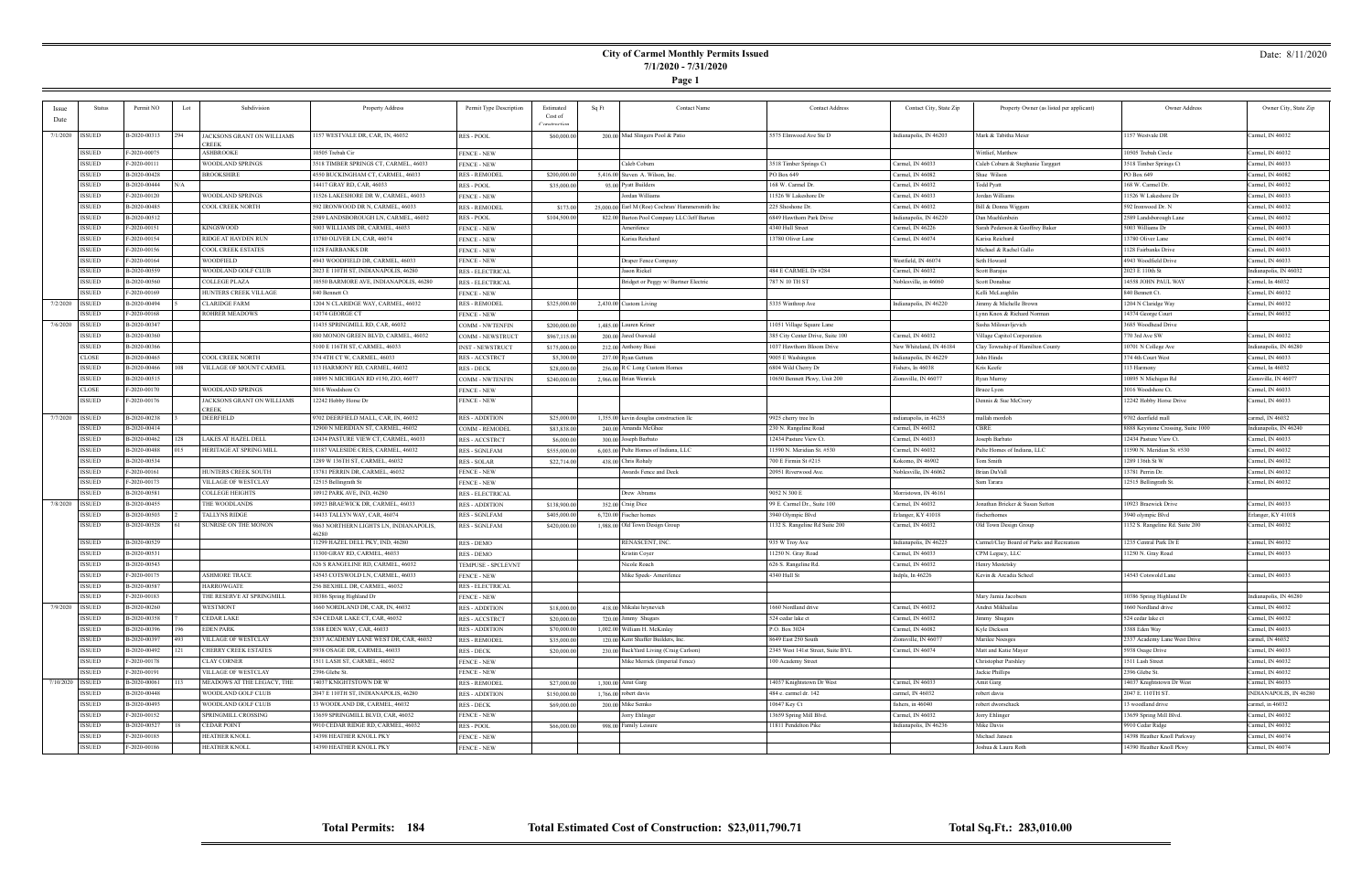**Page 2**

### Date: 8/11/2020

| Issue              | Status             | Permit NO           | Lot    | Subdivision                                    | Property Address                      | Permit Type Description | Estimated      | Sq Ft | <b>Contact Name</b>                                  | <b>Contact Address</b>               | Contact City, State Zip | Property Owner (as listed per applicant)                     | Owner Address                   | Owner City, State Zip  |
|--------------------|--------------------|---------------------|--------|------------------------------------------------|---------------------------------------|-------------------------|----------------|-------|------------------------------------------------------|--------------------------------------|-------------------------|--------------------------------------------------------------|---------------------------------|------------------------|
| Date               |                    |                     |        |                                                |                                       |                         | Cost of        |       |                                                      |                                      |                         |                                                              |                                 |                        |
|                    |                    |                     |        |                                                |                                       |                         |                |       |                                                      |                                      |                         |                                                              |                                 |                        |
|                    | 7/13/2020   ISSUED | SW-2020-00022       |        |                                                | 1669 TOWNE RD, CARMEL, 46032          | STRMWTR -               |                |       | Sherri Wilson                                        | 3939 Priority Way S Drive, Suite 200 |                         | Hamilton County Parks Department                             | 15513 S Union St                |                        |
|                    | <b>ISSUED</b>      | B-2020-00402        |        |                                                | 600 E 96TH ST, INDIANAPOLIS, 46240    | COMM - REMODEL          | \$66,000.00    |       | 600.00 Amanda McGhee / BuildSmart Construction       | 230 N. Rangeline Road                | Carmel, IN 46032        | Parkwood Eight, LLC                                          | 2929 Arch Street, Suite 1650    | Philadelphia, PA 19104 |
|                    | ISSUED             | B-2020-00403        |        | MOFFITT FARM AT PRAIRIE VIEW                   | 5925 TALL TIMBER RUN, CARMEL, 46033   | <b>RES - ACCSTRCT</b>   | \$21,000.00    |       | 240.00 SEE Home Improvements                         | 15480 Herriman Blvd                  | Nobleville, IN 46060    | Chris & Sara Carlisle                                        | 5925 Tall Timber Run            | Carmel, IN 46033       |
|                    | ISSUED             | B-2020-00419        |        | CASS ESTATES                                   | 11367 ZANARDI CT, ZIONSVILLE, 46077   | <b>RES - SOLAR</b>      | \$8,632.69     |       | 367.70 BRS Permitting                                | 1403 N Research Way Bldg J           | Orem, UT 84097          | Garrett Gregory                                              | 11367 Zanardi Ct                | Zionsville, IN 46077   |
|                    | ISSUED             | B-2020-00459        |        | HAYDEN RUN                                     | 12884 REEDY CT, CARMEL, 46032         | <b>RES - REMODEL</b>    | \$5,200.00     |       | 5,822.00 Royal Renovation Remodeling and Restoration | 3900 East County Road 840 N          | Orleans, IN 47452       | Jenny Noble                                                  | 12884 Reedy Court               | Carmel, IN 46032       |
|                    | <b>ISSUED</b>      | B-2020-00467        |        |                                                | 4755 E 126TH ST, CAR, 46033           | <b>COMM - NWTENFIN</b>  | \$1,000,000.00 |       | 29,242.00 Kathy Brewer                               | 8709 Castle Park Dr                  | Indpls, IN $46256$      | Michael Needler                                              | 317 W. Main Cross St.           | Findlay, OH 46840      |
|                    | ISSUED             | B-2020-00481        |        | COLLEGE MEADOWS                                | 934 PRESTON DR, IND, 46280            | RES - SOLAR             | \$59,508.80    |       | 384.30 Power Home Solar                              | 919 N. Main St                       | Mooresville, NC 28115   | Alex Wanee                                                   | 934 Preston Dr                  | Indianapolis, IN 46280 |
|                    | ISSUED             | B-2020-00489        |        | MEADOWS AT THE LEGACY, THE                     | 6907 ALICE PAUL LN, CAR, 46033        | <b>RES-ACCSTRCT</b>     | \$18,700.00    |       | 200.00 Stacy Elmore                                  | 15480 Herriman Blvd                  | Noblesville, IN 46060   | Jeff Gage                                                    | 6907 Alice Paul Ln              | Carmel, IN 46033       |
|                    | ISSUED             | F-2020-00184        |        | HARROWGATE                                     | 1 Beechmont Dr                        | <b>FENCE - NEW</b>      |                |       |                                                      |                                      |                         | Garrett Clark                                                | 11 Beechmont Drive              | Carmel, IN 46032       |
|                    | ISSUED             | F-2020-00192        |        | STAFFORD PLACE                                 | 4474 WELLSWOOD BND, CARMEL, 46033     | <b>FENCE - NEW</b>      |                |       | Amerifence                                           | 4340 Hull Street                     | Indianapolis, IN 46226  | Brenda Gaydos and Joseph Gaydos                              | 4474 Wellswood Bnd              | Carmel, IN 46033       |
|                    | 7/14/2020   ISSUED | B-2020-00415        |        | COLLEGE HILLS                                  | 9975 CARROLLTON AVE, IND, 46280       | <b>RES - REMODEL</b>    | \$10,000.00    |       | 1,400.00 Paul Trissel                                | 2997 south county road 150 west      | Greencastle, IN 46135   | Shari Webster                                                | 9975 Carrollton Avenue          | Carmel, IN 46280       |
|                    | ISSUED             | B-2020-00443        |        |                                                | 11677 TOWNE RD, CARMEL, 46032         | COMM - ACCSTRCT         | \$819,500.00   |       | 4,340.00 Myers Construction Management, Inc.         | 3518 Myrtle Lane                     | Fishers, IN 46038       | Clay Township of Hamilton County, Indiana                    | 10701 N. College Ave.           | Indianapolis, IN 46280 |
|                    | ISSUED             | B-2020-00451        |        |                                                | 750 VETERANS WAY, CAR, 46032          | COMM - NEWSTRUCT        | \$1,200,000.00 |       | 1,098.00 Signature Construction, LLC                 | 385 City Center Drive, Suite 100     | Carmel, IN 46032        | CCC West, LLC                                                | 770 3rd Ave SW                  | Carmel, IN 46032       |
|                    | ISSUED             | B-2020-00472        |        | 156, 157   NORTHRIDGE                          | 10324 PARK AVE, INDIANAPOLIS, 46280   | <b>RES - ADDITION</b>   | \$20,000.00    |       | $400.00$ Ron Smith                                   | 3946 Long Ridge Blvd                 | Carmel, IN 76074        | Michael Timmons                                              | 10324 N Park Ave                | Indianapolis, IN 46208 |
|                    | ISSUED             | B-2020-00516        |        | VILLAGE OF WESTCLAY                            | 13072 BROAD ST, CARMEL, 46032         | RES - ACCSTRCT          | \$6,000.00     |       | 324.00 Jeff Brown                                    | 10947 North Shupe Road               |                         | Adam Sharp                                                   | 13072 Broad Street              | Carmel, IN 46032       |
|                    | <b>ISSUED</b>      | B-2020-00536        |        | OVERBROOK FARMS                                | 14320 OVERBROOK DR, CAR, 46074        | <b>RES - POOL</b>       | \$85,450.00    |       | 434.00 Blue Haven Pools                              | Po Box 562                           | Lebanon, IN 46052       | Heiko and Manige Konig                                       | 14320 Overbrook Dr              | Carmel, IN 46074       |
|                    | <b>ISSUED</b>      | B-2020-00563        |        | ESTATES AT TOWNE MEADOW                        | 2415 TOWNE MEADOW DR, CARMEL, 46032   | TEMPUSE - MODLHM        |                |       | Pulte Homes of Indiana, LLC                          | 11590 N. Meridian St. #530           | Carmel, IN 46032        | Pulte Homes of Indiana, LLC                                  | 11590 N. Meridian St. #530      | Carmel, IN 46032       |
| 7/15/2020   ISSUED |                    | B-2020-00252        |        |                                                | 1640 MARBRO LN, IND, IN, 46280        | <b>RES - REMODEL</b>    | \$125,000.00   |       | 1,483.00 Tinashe Viriri                              | 12598 E. 131st St.                   | Fishers, IN 46037       | 'inashe Viriri                                               | 12598 E. 131st St.              | Fishers, IN 46037      |
|                    | ISSUED             | B-2020-00361        |        | <b>VILLAGE OF WESTCLAY</b>                     | 12863 BROAD ST, CARMEL, 46032         | COMM - NEWSTRUCT        | \$825,000.00   |       | 2,500.00 Christie Grennes                            | 9800 Westpoint Drive, Suite 200      | Indianapolis, IN 46256  | Emerick Group LLC                                            | 12863 Broad Street              | Carmel, IN 46032       |
|                    | ISSUED             | B-2020-00518        |        | KEYSTONE WOODS                                 | 1005 PLEASANT VIEW DR, CARMEL, 46033  | RES - ACCSTRCT          | \$45,000.00    |       | 330.00 Baker Contracting LLC                         | 204 N. Main St.                      | Kokomo, IN 46901        | Brian Fraiz                                                  | 11005 Pleasantview Dr.          | Carmel, IN 46033       |
|                    | <b>ISSUED</b>      | B-2020-00520        |        | <b>FAIRGREEN TRACE</b>                         | 11622 FAIRGREEN DR, CARMEL, 46032     | <b>RES - ADDITION</b>   | \$30,000.00    |       | 290.00 Ronald Hahn                                   | 13025 Horlbeck St                    | Carmel, IN 46032        | Thomas and Polly Mancuso                                     | 11622 Fairgreen Drive           | Carmel, IN 46032       |
|                    | ISSUED             | B-2020-00532        |        | WOODSIDE AT WEST CLAY                          | 13683 SOUNDVIEW PL, CAR, 46032        | <b>RES - RESAMEND</b>   | \$400,000.00   |       | 2.730.00 David Weekley HOmes                         | 9310 N Meridiian Street STE 100      | Indianapolis, IN 46260  | Weekley Homes LLC                                            | 9310 N Meridiian Street STE 100 | Indianapolis, IN 46260 |
|                    | ISSUED             | F-2020-00160        |        | BROOKSHIRE NORTH                               | 4408 ABBEY DR                         | <b>FENCE - NEW</b>      |                |       |                                                      |                                      |                         | Michael & Danielle Capstick                                  | 4408 Abbey Drive                | Carmel, IN 46033       |
|                    | ISSUED             | B-2020-00569        | 5/229  | <b>WOODLAND SPRINGS</b>                        | 3711 BRIAN PL, CARMEL, 46033          | <b>RES - REMODEL</b>    | \$49,999.00    |       | $2,224.00$ joshua loewen                             | 3924 N Delaware Stree                | Indianapolis, IN 46205  | Jon and Andrea Renc                                          | 3711 Brian Place                | Carmel, IN 46033       |
|                    | ISSUED             | B-2020-00572        |        |                                                | 14300 CLAY TERRACE BLVD #130, CARMEL, | COMM - REMODEL          | \$100,000.00   |       | 1,946.00 Pinnacle Construction                       | PO Box 368                           | Glenwood, IA 51534      | Washington Prime Group                                       | 180 East Broad Street           | Columbus, OH 43215     |
|                    | ISSUED             | B-2020-00577        |        | CARMEL CITY CENTER<br>CONDOMINIUM              | 724 S RANGELINE RD, CARMEL, 46032     | <b>COMM - NWTENFIN</b>  | \$70,400.00    |       | 1,630.00 Signature Construction                      | 385 City Center Drive                | Carmel, IN 46032        | Carmel City Center Retail, LLC                               | 770 3rd Avenue                  | Carmel, IN 46032       |
|                    | ISSUED             | B-2020-00582        |        |                                                | 600 E 96TH ST, INDIANAPOLIS, 46240    | <b>COMM - NWTENFIN</b>  | \$1,100,000.00 |       | 22,478.00 John Smith                                 | 5261 North Tacoma Ave., Suite A      | Indianapolis, IN 46220  | Parkwood Six, LLC                                            | 600 East 96th Street            | Carmel, IN 46032       |
|                    | ISSUED             | B-2020-00617        |        | CONCORD VILLAGE                                | 215 LEXINGTON BLVD, CARMEL, 46032     | <b>RES - ELECTRICAL</b> |                |       |                                                      |                                      |                         | Jamshid Barakat                                              | 23007 Adwick Court              | Katy, TX 77450         |
| 7/16/2020   ISSUED |                    | B-2020-00423        |        | IACKSONS GRANT ON WILLIAMS<br>$\mathbb C$ reek | 1162 WESTVALE DR, CAR, 46032          | <b>RES - SGNLFAM</b>    | \$862,169.00   |       | 7,549.00 Pete Gray                                   | 1010 3rd Ave SW, Suite 202           |                         | Thomas Birdas and Shannon White                              | 5781 N Pennsylvania St          |                        |
|                    | ISSUED             | F-2020-00143        |        | BROOKSHIRE VILLAGE                             | 12440 CHARING CROSS RD, CARMEL, 46033 | <b>FENCE - NEW</b>      |                |       | Glidden Fence Co, Inc                                | 17808 Spring Mill Rd                 | Westfield, IN 46074     |                                                              |                                 |                        |
|                    | <b>ISSUED</b>      | B-2020-00564        |        |                                                | 4443 E MAIN ST, CAR, 46033            | RES - ACCSTRCT          | \$11,000.00    |       | 360.00 Karen Sutton                                  |                                      |                         | Karen and Sean Sutton                                        | 4443 E Main St                  | Carmel, IN 46033       |
| 7/17/2020   ISSUED |                    | B-2020-00439        |        | THE WOODLANDS                                  | 3715 CHADWICK DR, CARMEL, 46033       | RES - DEMO              |                |       | rocket enterprises                                   | 7803 north Audubon                   | carmel, in 46250        | Dena Alfayyad                                                | 3715 Chadwick drive             | Carmel, IN 46033       |
|                    | ISSUED             | B-2020-00484        |        |                                                | 12011 HOOVER RD, CARMEL, 46032        | <b>RES-ACCSTRCT</b>     | \$15,662.00    |       | 600.00 Alan Henderson                                |                                      | Carmel, IN 46082        | Alan Henderson                                               | 1075 Broad Ripple Ave. #334     | Indianapolis, IN 46220 |
|                    | ISSUED             | B-2020-00490        |        | <b>CHERRY CREEK ESTATES</b>                    | 14019 COLVILLE CIR, CARMEL, 46033     | <b>RES - ACCSTRCT</b>   | \$20,000.00    |       | 168.00 Equity Home Repairs                           | PO Box 3093                          | Carmel, IN 46082        | Tom Scott                                                    | 14019 Colville Cir              | Carmel, In 46033       |
|                    | ISSUED             | B-2020-00507        | Lot 27 | D WILKINSON                                    | 220 IST AVE NE, CAR, 46032            | RES - POOL              | \$100,000.00   |       | 1,442.00 Outdoor Environments Group                  | 4929 Robison Road                    | Indianapolis, IN 46268  | Minda Balcius                                                | 220 1st Ave NE                  | Carmel, IN 46032       |
|                    | <b>ISSUED</b>      | B-2020-00539        |        | GROVE AT THE LEGACY                            | 6978 MCCAIN WAY, CAR, 46033           | <b>RES - SGNLFAM</b>    | \$265,001.00   |       | 2,915.00 Pyatt Builders                              | 168 W. Carmel Dr.                    | Carmel, IN 46032        | Todd Pyatt                                                   | 168 W. Carmel Dr                | Carmel, IN 46032       |
|                    | ISSUED             | B-2020-00540        |        | GROVE AT THE LEGACY                            | 6994 MCCAIN WAY, CAR, 46033           | <b>RES - SGNLFAM</b>    | \$279,979.00   |       | 3,087.00 Pyatt Builders                              | 168 W. Carmel Dr.                    | Carmel, IN 46032        | Fodd Pyatt                                                   | 168 W. Carmel Dr.               | Carmel, IN 46032       |
|                    | ISSUED             | B-2020-00542        | 145    | GROVE AT THE LEGACY                            | 6938 MCCAIN WAY, CAR, 46033           | <b>RES - SGNLFAM</b>    | \$230,831.00   |       | 2,629.00 Pyatt Builders                              | 168 W. Carmel Dr.                    | Carmel, In 46032        | <b>Fodd Pyatt</b>                                            | 168 W. Carmel Dr.               | Carmel, In 46032       |
|                    | ISSUED             | B-2020-00605        |        | NEWARK                                         | 915 OSWEGO RD, CARMEL, 46032          | RES - DEMO              |                |       | Jim Arthur                                           | 5780 E 25th Street                   | Indianapolis, IN 46218  | ieorge Cornelius                                             | 901 Oswego Road                 | Carmel, IN 46032       |
|                    | 7/20/2020   ISSUED | B-2020-00435        |        | NORTHRIDGE                                     | 410 E 103RD ST, INDIANAPOLIS, 46280   | <b>RES - ACCSTRCT</b>   | \$3,688.00     |       | 192.00 Taylor Home Center INC                        | 550 Western Ave                      | Connersville, IN 47331  | Antonio and Holly Harris                                     | 410 E 103rd Street              | Indianapolis, IN 46280 |
|                    | <b>ISSUED</b>      | B-2020-00519        |        | BAYHILL                                        | 12501 SPRING VIOLET PL, CAR, 46033    | <b>RES - REMODEL</b>    | \$40,000.00    |       | 789.00 Steve Lankton                                 | 12501 Spring Violet Pl               | Carmel, IN 46033        | Steve Lankton                                                | 12501 Spring Violet Pl          | Carmel, IN 46033       |
|                    | ISSUED             | B-2020-00538        |        | GROVE AT THE LEGACY                            | 6986 MCCAIN WAY, CAR, 46033           | RES - SGNLFAM           | \$253,459.00   |       | 2,722.00 Pyatt Builders                              | 168 W. Carmel Dr.                    | Carmel, IN 46032        | Todd Pyatt                                                   | 168 W. Carmel Dr.               | Carmel, IN 46032       |
|                    | <b>ISSUED</b>      | B-2020-00566        |        |                                                | 210 VETERANS WAY, CAR, 46032          | COMM - DEMO             |                |       | Jonathan White                                       | 5723 Birtz Road                      | Indianapolis, IN 46216  | Clay Township of Hamilton County - Doug<br>Callahan, Trustee | 10701 N. College Avenue         | Indianapolis, IN 46280 |
|                    | CLOSE              | F-2020-00171        |        | <b>OVERBROOK FARMS</b>                         | 14562 Overbrook Dr                    | <b>FENCE - NEW</b>      |                |       |                                                      |                                      |                         | Dan & Tess Kossow                                            | 14562 Overbrook Drive           | Carmel, IN 46074       |
|                    | ISSUED             | B-2020-00597        |        | PRESERVE AT BEAR CREEK, THE                    | 4434 VOYAGEUR WAY, CAR, 46074         | <b>RES - REMODEL</b>    | \$64,668.17    |       | 4,997.00 Jared Kennard                               | 8847 Commerce Park Place Suite J     | Indianapolis, IN 46268  | Steven & Tamika Zapolski                                     | 4434 Voyageur Way               | Carmel, IN 46074       |
|                    | ISSUED             | F-2020-00193        |        | MORGANS CREEK                                  | 4844 MORGANS CREEK CT, CARMEL, 46033  | <b>FENCE - NEW</b>      |                |       | Bullseye Fence Design, Inc.                          | P.O. Box 941                         |                         | Tyler L. and Christine G. Arbogast                           | 4844 Morgans Creek Ct           |                        |
|                    | ISSUED             | F-2020-00196        |        | VILLAGE OF WESTCLAY                            | 3467 DUMBARTON ST, CARMEL, 46032      | FENCE - NEW             |                |       | Awards Fence and Deck                                | 20951 Riverwood Ave                  | Noblesville, IN 46062   | William Shultz                                               | 13467 Dumbarton St.             | Carmel, IN 46032       |
| 7/21/2020 ISSUED   |                    | B-2020-00476        |        | VILLAGE OF WESTCLAY                            | 2149 GLEBE ST, CARMEL, 46032          | COMM - NWTENFIN         | \$262,200.00   |       | 2,622.00 Caroline Linster                            |                                      |                         | David B. Klain                                               | 2159 Glebe Street, Suite 200    | Carmel, IN 46032       |
|                    | <b>ISSUED</b>      | B-2020-00496        |        | TAYLOR TRACE                                   | 14541 TAYLOR TRACE DR, CARMEL, 46033  | RES - DECK              | \$3,000.00     |       | 325.00 KunHan Shen                                   | 14541 Taylor Trace Drive             | Carmel, IN 46033        | KunHan Shen                                                  | 14541 Taylor Trace Drive        | Carmel, IN 46033       |
|                    | ISSUED             | B-2020-00548<br>124 |        | SUNRISE ON THE MONON                           | 1481 SUNDOWN CIR, INDIANAPOLIS, 46280 | <b>RES - REMODEL</b>    | \$23,000.00    |       | 240.00 Kurt Schmadeke                                | 9731 Iroquois Court                  | Carmel, IN 46256        | Jack & Wendy Johnson                                         | 1481 Sundown Circle             | Carmel, IN 46280       |
|                    | ISSUED             | F-2020-00201        |        | VILLAGE OF MOUNT CARMEL                        | 110 VILLAGE DR E, CAR, 46032          | FENCE - NEW             |                |       |                                                      |                                      |                         |                                                              |                                 |                        |
|                    | ISSUED             | B-2020-00633        |        |                                                | 14433 TALLYN WAY, CAR, 46074          | <b>RES - RESAMEND</b>   |                |       | <b>Brent Bennett</b>                                 | 2414 E 72 St                         | Indianapolis, IN 46240  | Fischer homes                                                | 3940 Olympic Blvd               | Erlanger, KY 41018     |
|                    | <b>ISSUED</b>      | B-2020-00646        |        | WESTPARK AT SPRINGMILL                         | 12847 FLEETWOOD DR S                  | <b>RES - ELECTRICAL</b> |                |       | <b>Bob Modisett</b>                                  | 12847 Fleetwood Dr. S                | Carmel, IN 46032        | Bob Modisett                                                 | 12847 Fleetwood Dr. S           | Carmel, IN 46032       |
|                    | <b>ISSUED</b>      | F-2020-00206        |        | WILSON VILLAGE                                 | 20 WILSON DR                          | <b>FENCE - NEW</b>      |                |       |                                                      |                                      |                         | Jeff & Mary Fenzau                                           | 20 Wilson Drive                 | Carmel, IN 46032       |
|                    | ISSUED             | F-2020-00208        |        | KINGSBOROUGH                                   | 14155 PEPIN PL                        | FENCE - NEW             |                |       |                                                      |                                      |                         | Tony & Jessica Meadors                                       | 14155 Pepin Place               | Carmel, IN 46032       |
|                    |                    |                     |        |                                                |                                       |                         |                |       |                                                      |                                      |                         |                                                              |                                 |                        |

÷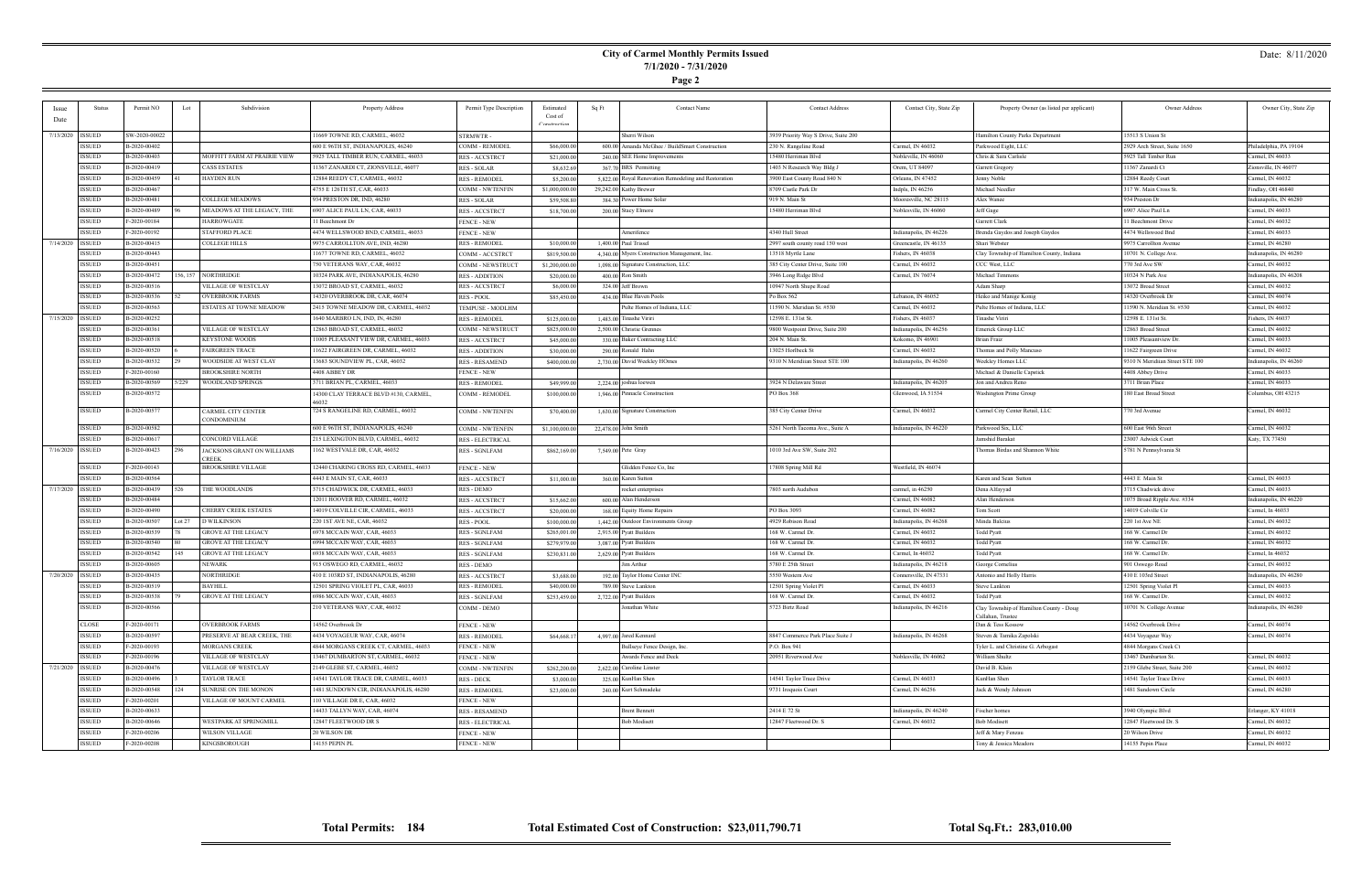**Page 3**

### Date: 8/11/2020

| Issue              | Status        | Permit NO     | Lot | Subdivision                 | Property Address                       | Permit Type Description | Estimated      | Sq Ft  | Contact Name                                           | <b>Contact Address</b>            | Contact City, State Zip | Property Owner (as listed per applicant)      | Owner Address                    | Owner City, State Zip  |
|--------------------|---------------|---------------|-----|-----------------------------|----------------------------------------|-------------------------|----------------|--------|--------------------------------------------------------|-----------------------------------|-------------------------|-----------------------------------------------|----------------------------------|------------------------|
| Date               |               |               |     |                             |                                        |                         | Cost of        |        |                                                        |                                   |                         |                                               |                                  |                        |
|                    |               |               |     |                             |                                        |                         |                |        |                                                        |                                   |                         |                                               |                                  |                        |
| 7/22/2020   ISSUED |               | B-2020-00149  |     | GRAMERCY WEST               | 982 KINZER AVE, CAR, IN, 46032         | TEMPUSE - MODLHM        |                |        | LAUREN LEWIS                                           |                                   |                         | Weekley Homes LLC                             | 1111 N Post Oak Road             | Houston, TX 77055      |
|                    | ISSUED        | B-2020-00150  |     | GRAMERCY WEST               | 986 KINZER AVE, CAR, IN, 46032         | TEMPUSE - MODLHM        |                |        | David Weekley Homes                                    | 9310 N Meridian Street STE 100    | Indianapolis, IN 46260  | Weekley Homes LLC                             | 1111 N Post Oak Road             | Houston, TX 77055      |
|                    | <b>ISSUED</b> | F-2020-00181  |     | <b>VILLAGE OF WESTCLAY</b>  | 1955 CHELMSFORD ST, CARMEL, 46032      | <b>FENCE - NEW</b>      |                |        | <b>Bulleye Fence Designs</b>                           | PO Box 941                        | Noblesville, IN 46061   | Saif Choudhury                                | 1955 Chelmsford St               | Carmel, IN 46032       |
|                    | ISSUED        | F-2020-00207  |     | <b>ROLLING MEADOWS</b>      | 105 JOHN ST, CARMEL, 46032             | <b>FENCE - NEW</b>      |                |        |                                                        |                                   |                         | Elizabeth Hammond                             | 105 John St                      | Carmel, IN 46032       |
|                    | <b>ISSUED</b> | F-2020-00211  |     | VILLAGE OF MOUNT CARMEL     | 13864 PAINTER CT                       | <b>FENCE - NEW</b>      |                |        |                                                        |                                   |                         | Bryan Vackar                                  | 13864 Painter Ct.                | Carmel, IN 46032       |
|                    | ISSUED        | F-2020-00212  |     | DELAWARE TRACE              | <b>13402 MUNSEE PATH</b>               | <b>FENCE - NEW</b>      |                |        |                                                        |                                   |                         | Richard & Sally Lyday                         | 13402 Munsee Path                | Carmel, IN 46033       |
| 7/23/2020 ISSUED   |               | B-2020-00433  |     | JACKSONS GRANT ON WILLIAMS  | 528 DICKSON LN, CARMEL, 46032          | <b>RES - SGNLFAM</b>    | \$698,472.00   |        | 5,162.00 Old Town Design Group                         | 1132 S. Rangeline Rd, Suite 200   | Carmel, IN 46032        | Todd Carroll                                  | 6987 SW Cedar Pointe Lane        | Wilsonville, OR 97070  |
|                    |               |               |     | CREEK                       |                                        |                         |                |        |                                                        |                                   |                         |                                               |                                  |                        |
|                    | ISSUED        | B-2020-00530  |     | LINCOLNSHIRE                | 14280 MURPHY CIR W, CARMEL, 46074      | <b>RES - REMODEL</b>    | \$20,000.0     |        | 5,740.00 Hosop Shin                                    |                                   |                         | Hosop Shin                                    | 14280 Murphy Circle West         |                        |
|                    | ISSUED        | B-2020-00551  |     | GRAMERCY WEST               | 954 KINZER AVE, CAR, 46032             | <b>RES - TWNHOUSE</b>   | \$200,000.00   |        | 1,178.00 David Weekley Homes                           | 9310 N. Meridian Suite 100        |                         | Weekley Homes                                 | 1111 North Post Oak Rd           |                        |
|                    | ISSUED        | B-2020-00552  |     | <b>GRAMERCY WEST</b>        | 950 KINZER AVE, CAR, 46032             | <b>RES - TWNHOUSE</b>   | \$215,000.00   |        | 1,740.00 David Weekley Homes                           | 9310 N. Meridian Suite 100        | Indianapolis, IN 46260  | Weekley Homes LLC                             | 1111 North Post Oak Rd           | Houston, TX 77055      |
|                    | ISSUED        | F-2020-00177  |     | SPRING CREEK                | 5325 RIPPLING BROOK WAY, CARMEL, 46033 | <b>FENCE - NEW</b>      |                |        | Draper Fencing Company, LLC                            |                                   |                         | Jordan Spellmeyer                             | 5325 Ripplingbrook Way           | Carmel, IN 46033       |
|                    | ISSUED        | B-2020-00584  |     |                             | 3565 W 116TH ST, CARMEL, 46032         | <b>RES - POOL</b>       | \$76,000.00    |        | 2,030.00 Pools of Fun                                  | 3891 Clarks Creek Rd.             | Plainfield, IN 46168    | Steve Barnett                                 | 3565 W. 116th St.                | Carmel, IN 46032       |
|                    | ISSUED        | B-2020-00611  |     | WINDPOINTE                  | 11839 WINDPOINTE PASS, CARMEL, 46033   | RES - DECK              | \$12,000.00    |        | 168.00 Craig Carlson                                   | 2345 West 141st Street, Suite BYL | Carmel, IN 46074        | Sarin, Virender K Trustee of Virender K Sarin | 11839 Windpointe Pass            | Carmel, In 46033       |
|                    |               |               |     |                             |                                        |                         |                |        |                                                        |                                   |                         | <b>Declaration</b> of                         |                                  |                        |
| 7/24/2020   ISSUED |               | B-2020-00424  |     | JOHNSON ADDITION            | 515 W MAIN ST, CARMEL, 46032           | <b>RES - SGNLFAM</b>    | \$780,397.00   |        | 5,730.00 Wedgewood Building Company                    | 32 First St NE                    | Carmel, IN 46032        | Wedgewood Building Company                    | 32 First St NE                   | Carmel, IN 46032       |
|                    | ISSUED        | B-2020-00426  | 285 | JACKSONS GRANT ON WILLIAMS  | 1217 WESTVALE DR, CARMEL, 46032        | RES - SGNLFAM           | \$775,500.00   |        | 7,298.00 Randy Shaffer                                 | 825 West Pine St                  | Zionsville, IN 46077    | Tony & Kate Vespa                             | 14312 Chariots Whisper Drive     | Carmel, IN 46032       |
|                    |               |               |     | CREEK                       |                                        |                         |                |        |                                                        |                                   |                         |                                               |                                  |                        |
|                    | ISSUED        | B-2020-00522  |     | <b>MAYFLOWER PARK</b>       | 9801 MAYFLOWER PARK DR, CAR, 46032     | COMM - NWTENFIN         | \$200,000.00   |        | 7,462.00 Alt Construction, LLC                         | 10650 Bennett Parkway, Suite 200  | Zionsville, IN 46077    | Mayflower Alt, LLC                            | 10650 Bennett Parkway, Suite 200 | Zionsville, IN 46077   |
|                    | ISSUED        | B-2020-00583  |     |                             | 272 MEDICAL DR, CARMEL, 46032          | <b>COMM - NWTENFIN</b>  | \$100,000.00   |        | 1,600.00 John Smith                                    | 5261 North Tacoma Ave., Suite A   | Indianapolis, IN 46220  | JRRG Inc.                                     | 272 Medical Drive                | Carmel, IN 46032       |
|                    | <b>ISSUED</b> | B-2020-00585  |     | <b>TRAILS AT AVIAN GLEN</b> | 5762 WHIPPOORWILL WAY, CARMEL, 46033   | <b>RES - REMODEL</b>    | \$71,257.0     |        | 800.00 megan heidel                                    | 99 e carmel drive suite 100       | carmel, IN 46032        | Nate & Melissa Danielson                      | 5762 Whippoorwill Way            | Carmel, IN 46033       |
|                    | ISSUED        | B-2020-00596  |     |                             | 985 N RANGELINE RD, CARMEL, 46032      | COMM - NEWSTRUCT        | \$2,800,000.00 |        | 10,240.00 Patterson Horth, Inc.                        | 5745 Progress Road                | Indianapolis, IN 46241  | 969 N Rangeline, LLC                          | 1132 S. Rangeline Road #200      | Carmel, IN 46032       |
|                    | <b>ISSUED</b> | F-2020-00195  |     | JACKSONS GRANT ON WILLIAMS  | 12184 FRENZEL PKWY, CARMEL, 46032      | <b>FENCE - NEW</b>      |                |        | Amerifence                                             | 4340 Hull St                      | Indianapolis, IN 46226  | Kamin and Katherine Johnson                   | 12184 Frenzel Pkwy               | Carmel, IN 46032       |
|                    | ISSUED        | B-2020-00622  |     | <b>CREEK</b>                | 11555 N MERIDIAN ST #400, CAR, 46032   |                         |                |        |                                                        | 423 E State Road 38               | Pendleton, IN 46064     | MRES PENN HOLDINGS LLC                        | 11555 N MERIDIAN ST SUITE 120    | CARMEL, IN 46032       |
|                    |               |               |     |                             |                                        | <b>COMM - NWTENFIN</b>  | \$240,000.00   |        | 9,310.00 Garrett Bennett                               |                                   |                         |                                               |                                  |                        |
|                    | ISSUED        | B-2020-00645  |     |                             | 2501 W 116TH ST, CAR, 46032            | <b>RES - ELECTRICAL</b> |                |        | Aaron's Electric                                       | 6648 E 171st st                   | Noblesville, IN 46062   | Stu Takayoshi                                 | 2501 W 116th St                  | Carmel, IN 46032       |
|                    | <b>ISSUED</b> | F-2020-00205  |     | <b>ASHMOOR SUBDIVISION</b>  | 3537 Moorland Ln                       | <b>FENCE - NEW</b>      |                |        |                                                        |                                   |                         | Gabriel Krause                                | 3537 Moorland Lane               | Carmel, IN 46074       |
|                    | ISSUED        | B-2020-00654  |     |                             | 985 N RANGELINE RD, CARMEL, 46032      | TEMPUSE - CNSTTRLR      |                |        | Patterson Horth, Inc.                                  | 5745 Progress Road                | Indianapolis, IN 46241  | 969 N. Rangeline LLC                          | 1132 S. Rangeline Road #200      | Carmel, IN 46032       |
|                    | <b>ISSUED</b> | F-2020-00217  |     | RIDGE AT THE LEGACY, THE    | 14550 ARNETT DR, CARMEL, 46033         | <b>FENCE - NEW</b>      |                |        | North Indy Fence                                       |                                   |                         | Oleg Gostomelsky                              | 14550 Arnett Dr                  | Carmel, in 46033       |
|                    | ISSUED        | F-2020-00218  |     | LOST OAKS AT HAVERSTICK     | 5875 LOST OAKS DR, CARMEL, 46033       | <b>FENCE - NEW</b>      |                |        | Nima Taraghinia                                        | 5875 lost oaks dr                 | carmel, IN 46033        | Nima Taraghinia                               | 5875 lost oaks dr                | carmel, IN 46033       |
| 7/27/2020   ISSUED |               | B-2020-00184  |     | SPRINGMILL CROSSING         | 13918 WOODS EDGE CT, CAR, IN, 46032    | <b>RES - REMODEL</b>    | \$98,892.05    |        | 1,196.00 Anna Nield                                    | 5840 W. 71st Street               | Indianapolis, IN 46278  | Matthew & Jennifer LeVora                     | 13918 Woods Edge Ct.             | Carmel, IN 46032       |
|                    | ISSUED        | B-2020-00547  |     | <b>STANFORD PARK</b>        | 13676 STANFORD DR, CARMEL, 46074       | <b>RES - DECK</b>       | \$22,000.00    |        | 3,553.00 Jeff Mehne                                    |                                   |                         | Jeff Mehne                                    | 13676 Stanford Dr.               | Carmel, IN 46074       |
|                    | ISSUED        | B-2020-00549  |     |                             | 12012 RIVER RD, CAR, 46033             | <b>RES - SGNLFAM</b>    | \$275,000.00   |        | 3,258.00 Welcome Homes of Indiana / Jeff Snellenberger | 305 Granger Court                 |                         | Jeff and Susan Snellenberger                  | 305 Granger Court                |                        |
|                    | ISSUED        | B-2020-00565  |     | <b>BROOKSHIRE</b>           | 4600 ROYAL OAK LN, CARMEL, 46033       | <b>RES - POOL</b>       | \$38,975.00    |        | 560.00 Brent Bennett                                   |                                   |                         | Kathy and Dan Patane                          | 4600 royal oak lane              | carmel, IN 46033       |
|                    | <b>CLOSE</b>  | F-2020-00182  |     | MEADOWS AT THE LEGACY, THE  | 14036 KNIGHTSTOWN DR E, CAR, 46033     | <b>FENCE - NEW</b>      |                |        | North Indy Fence Deck & Rail                           | 3499 Conner St                    | Noblesville, IN 46060   | Javier Magallanes                             | 14036 Knightstown Dr E           | Carmel, IN 46033       |
|                    | ISSUED        | B-2020-00602  |     | GROVE AT THE LEGACY         | 6954 MCCAIN WAY, CAR, 46033            | <b>RES - SGNLFAM</b>    | \$266,471.00   |        | 2,629.00 Pyatt Builders                                | 168 W. Carmel Dr.                 | Carmel, IN 46032        | Fodd Pyatt                                    | 168 W. Carmel Dr.                | Carmel, IN 46032       |
|                    | <b>ISSUED</b> | F-2020-00199  |     | KINGSWOOD                   | 5078 ST CHARLES PL, CARMEL, 46033      | <b>FENCE - NEW</b>      |                |        | <b>Bullseye Fence Design</b>                           | PO Box 941                        | Noblesville, IN 46061   | Kristen Cavanaugh                             | 5078 Saint Charles Place         | Carmel, IN 46033       |
|                    | ISSUED        | B-2020-00627  |     | GROVE AT THE LEGACY         | 6970 MCCAIN WAY, CARMEL, 46033         | RES - SGNLFAM           | \$253,208.00   |        | 2,629.00 Pyatt Builders                                | 168 W. Carmel Dr.                 | Carmel, IN 46032        | Todd Pyatt                                    | 168 W. Carmel Dr.                | Carmel, IN 46032       |
|                    | ISSUED        | B-2020-00628  | 142 | <b>GROVE AT THE LEGACY</b>  | 6962 MCCAIN WAY, CARMEL, 46033         | <b>RES - SGNLFAM</b>    | \$265,181.00   |        | 3,045.00 Pyatt Builders                                | 168 W. Carmel Dr.                 | Carmel, IN 46032        | Todd Pyatt                                    | 168 W. Carmel Dr.                | Carmel, IN 46032       |
|                    | ISSUED        | PB 19040008   |     |                             | 1310 GOLDFINCH DR                      | <b>RES - POOL</b>       | \$59,000.00    | 432.00 |                                                        |                                   |                         | CUMMINGS, CHRISTOPHER                         | 1310 GOLDFINCH DR                | CARMEL, IN 46032       |
|                    | ISSUED        | F-2020-00220  |     | NORTHRIDGE                  | 10315 RUCKLE ST, INDIANAPOLIS, 46280   | <b>FENCE - NEW</b>      |                |        | Bullseye Fence Design, Inc.                            | P. O. Box 941                     | Noblesville, in 46061   | Katheryn Salazar                              | 10315 Ruckle Street              | Carmel, IN 46280       |
| 7/28/2020   ISSUED |               | B-2020-00196  |     |                             | 11250 GRAY RD, CAR, IN, 46033          | RES - POOL              | \$100,000.0    |        | 2,899.00 Outdoor Environments Group                    | 4929 Robison Road                 |                         | Roxanne Morgan                                | 11250 N. Gray Road               |                        |
|                    | ISSUED        | B-2020-00407  |     |                             | 1421 S RANGELINE RD, CAR, IN, 46032    | COMM - REMODEL          | \$250,000.00   |        | 1,000.00 Fortney & Weygandt Inc                        | 1269 Bradley Road                 |                         | Barnes Investment II Co.                      | 11308 Lakeshore Dr. E            |                        |
|                    | ISSUED        | B-2020-00550  |     | <b>GRAMERCY WEST</b>        | 958 KINZER AVE, CAR, 46032             | <b>RES - TWNHOUSE</b>   | \$240,000.00   |        | 1,740.00 David Weekly Homes                            | 9310 N. Meridian Suite 100        | Indianapolis, IN 46260  | Weekly Homes                                  | 1111 North Post Oak Rd           | Houston, TX 77055      |
|                    | ISSUED        | F-2020-00167  |     | BROOKSHIRE PINES            | 4477 LOCKERBIE CT                      | <b>FENCE - NEW</b>      |                |        |                                                        |                                   |                         | Michelle Proffitt                             | 4477 Lockerbie Ct                | Carmel, IN 46033       |
|                    | <b>ISSUED</b> | B-2020-00574  | 132 | CHERRY CREEK ESTATES        | 14038 COLVILLE CIR, CARMEL, 46033      | <b>RES - ADDITION</b>   | \$21,000.00    |        | 288.00 Summit Construction                             | 17112 Towne Rd                    | Westfield, IN 46074     | Donna Grimm                                   | 14038 Colville Circle            | Carmel, IN 46033       |
|                    | <b>ISSUED</b> | B-2020-00586  |     | STONE HAVEN AT HAVERSTICK   | 13462 FLINTRIDGE PASS, CARMEL, 46033   | <b>RES - REMODEL</b>    | \$8,000.00     |        | 3,402.00 Hemanth Shivanna                              | 13462 Flintridge Pass             | Carmel, IN 46033        | Iemanth Shivanna                              | 13462 Flintridge Pass            | Carmel, IN 46033       |
|                    | <b>ISSUED</b> | F-2020-00198  |     | CHERRY CREEK ESTATES        | 13897 MISSISSINEWA DR, CARMEL, 46033   |                         |                |        | Amerifence                                             | 4340 Hull St.                     | Indianapolis, IN 46226  | Bradley LeVan                                 | 13897 Mississinewa Dr.           | Carmel, IN 46033       |
|                    |               |               |     |                             |                                        | <b>FENCE - NEW</b>      |                |        |                                                        |                                   |                         |                                               |                                  |                        |
|                    | <b>ISSUED</b> | F-2020-00214  |     | <b>BRIAR LANE ESTATES</b>   | 9855 LAKESHORE DR E, CAR, 46033        | <b>FENCE - NEW</b>      |                |        | Affordable Fence Builders LLC                          | 6023 E. 26th St.                  | Indianapolis, IN 46219  | Traci Sneed                                   | 9855 Lakeshore Dr. E.            | Carmel, IN 46033       |
| 7/29/2020 ISSUED   |               | SW-2020-00001 |     |                             | 2385 W 141ST ST                        | STRMWTR-                |                |        | Brian Catt                                             | 1000 East Main Street, WP944      | Plainfield, IN 46168    | Duke Energy                                   | 1000 East Main Street, WP944     | Plainfield, IN 46168   |
|                    | <b>ISSUED</b> | SW-2020-00027 |     |                             | 11580 COLLEGE AVE, CARMEL, 46032       | STRMWTR-                |                |        | Lennar Homes of Indiana, Inc. - Stuart Huckelberry     | 9025 N. River Rd. - suite 100     | Indianapolis, IN 46240  | Lennar Homes of Indiana, Inc.                 | 9025 N. River Rd. - Suite 100    | Indianapolis, IN 46240 |
|                    | <b>ISSUED</b> | B-2020-00554  |     | <b>GRAMERCY WEST</b>        | 975 ASTOR LN, CAR, 46032               | <b>RES - SGNLFAM</b>    | \$254,000.00   |        | 1,621.00 David Weekely Homes                           | 9310 N. Meridian Suite 100        | Indianapolis, IN 46260  | Weekley Homes LLC                             | 1111 Post Oak Rd.                | Houston, TX 77055      |
|                    | ISSUED        | F-2020-00188  |     | WESTMONT                    | 3919 FINNHORSE DR, CARMEL, 46032       | <b>FENCE - NEW</b>      |                |        |                                                        |                                   |                         | Andrew Saik                                   | 13919 Finnhorse Dr               | Carmel, IN 46032       |
|                    | ISSUED        | F-2020-00189  |     | HUNTER'S KNOLL              | 13709 NELLIS CT, CARMEL, 46032         | <b>FENCE - NEW</b>      |                |        | Larry Nicholas (Nick) Neukam (my brother)              | 2412 South Vine Street            | Muncie, IN 47302        |                                               |                                  |                        |
|                    | ISSUED        | F-2020-00197  |     | JACKSONS GRANT ON WILLIAMS  | 1240 WESTVALE DR, CAR, 46032           | <b>FENCE - NEW</b>      |                |        | John Rusher                                            | 17466 Washington st.              | Westfield, IN 46074     | Deepak Guttikonda                             | 1240 Westvale Dr                 | Carmel, IN 46032       |
|                    |               |               |     | CREEK                       |                                        |                         |                |        |                                                        |                                   |                         |                                               |                                  |                        |
|                    | <b>ISSUED</b> | B-2020-00637  |     |                             | 2660 WEST RD, ZIONSVILLE, 46077        | <b>RES - DECK</b>       | \$20,000.00    |        | 536.00 Douglas Fernandes                               | 3444 Castlewood Dr, suite 500     | Indianapolis, IN 46250  | Terry McConahay                               | 12660 West Road                  | Zionsville, IN 46077   |
|                    | <b>ISSUED</b> | B-2020-00638  |     | LAURA VISTA                 | 2608 FAUST CT, CARMEL, 46033           | <b>RES - SGNLFAM</b>    | \$614,500.00   |        | 5,986.00 Wedgewood Building Company                    | 32 First St NE                    | Carmel, IN 46032        | Wedgewood Building Company                    | 32 First St NE                   | Carmel, IN 46032       |
|                    | <b>ISSUED</b> | F-2020-00213  |     | <b>KEYSTONE WOODS</b>       | 0806 LAKESHORE DR W                    | <b>FENCE - NEW</b>      |                |        |                                                        |                                   |                         | Anthony Lillig                                | 10806 Lakeshore Dr West          | Carmel, IN 46033       |
|                    | <b>ISSUED</b> | F-2020-00222  |     | NEWARK                      | 721 OSWEGO RD                          | <b>FENCE - NEW</b>      |                |        |                                                        |                                   |                         | Sandra & Robert Flynn                         | 721 Oswego Rd                    | Carmel, IN 46032       |
|                    | ISSUED        | B-2020-00676  |     | LAKES AT HAZEL DELL         | 5995 PEBBLESTREAM DR, CARMEL, 46033    | <b>RES - ELECTRICAL</b> |                |        | INGER ELECTRIC CO                                      | 11267 OLDFIELD DR                 | CARMEL, IN 46033        | Mohamed Merzoug                               | 5995 Pebblestream Dr             | Carmel, In 46033       |